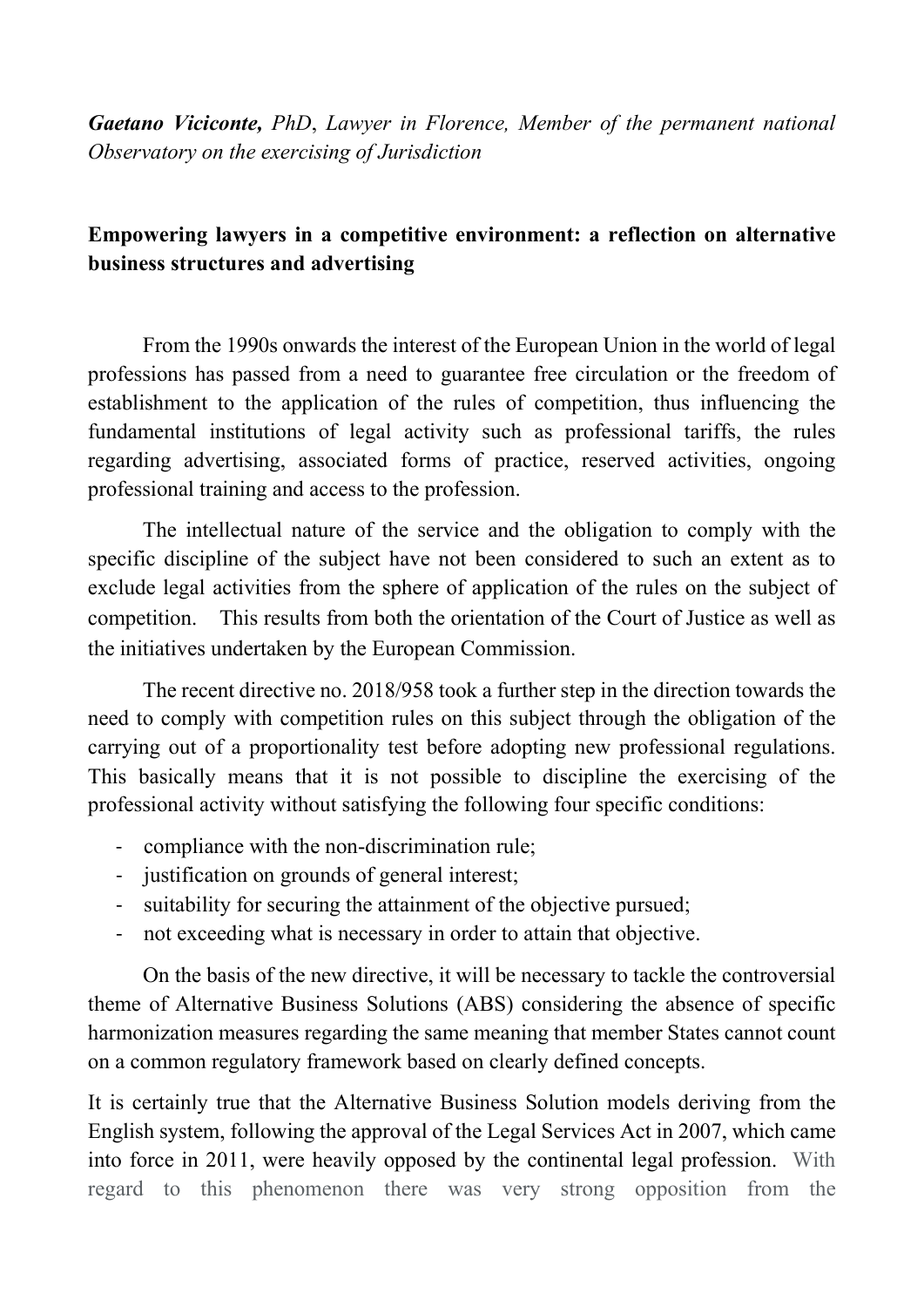*Bundesrechtsanwaltskammer*, BRAK, the German federal order, as well as the Conseil National des Barreaux in France.

The Italian Legal Profession, through the Consiglio Nazionale Forense, expressed itself in a restrictive sense with respect to the position of partners who are not lawyers in legal companies. The result was that the entry of *non-professional partners* as well as the participation of *non-lawyer professionals* is permitted in new legal companies in Italy*.* The former should hold two thirds of the share capital and have voting rights. Moreover the majority of the members of the managerial body should be made up of lawyer partners who cannot be subjects that are extraneous to the company.

Basically, the lawyer partners should be the majority in order to avert as far as possible the risk that the management of the company could fall into the hands of subjects that do not carry out professional activities but are limited to coordinating and organizing the professional services carried out by the professional partners.

Therefore, there is no place for ABS in Italy considering that the measures introduced for the practicing of legal activities in a company form were deemed necessary in order to guarantee the autonomy and independence of the lawyer.

The idea that under the English regulatory regime even non lawyers can own legal firms, consequently giving the green light in this sense to banks, insurance companies, supermarket chains and such forth, is not part of the legal culture of most of the rest of Europe.

Today, therefore, Brexit should avert the danger of contagion. However, in the meantime, the phenomenon has become remarkably widespread also through the activation of ABS branches in other States, in Spain, for example in a well-known case. Problems have also arisen linked to specific aspects connected to ABS activities like:

- the investment of continental lawyers in ABS;
- the carrying out of work activities by continental lawyers for ABS in England;
- the supply and carrying out of non-reserved ABS activities in a State other than the one of origin;
- the provision of online legal services via ABS pursuant to the directive on electronic commerce;
- the temporary provision of services in a State other than the one of origin via ABS, with the application of the dictates of the Gebhard ruling of the Court of Justice that revealed the 4 points of the proportionality test in directive no.2018/958;
- the freedom of establishment of ABS in States other than the ones of origin.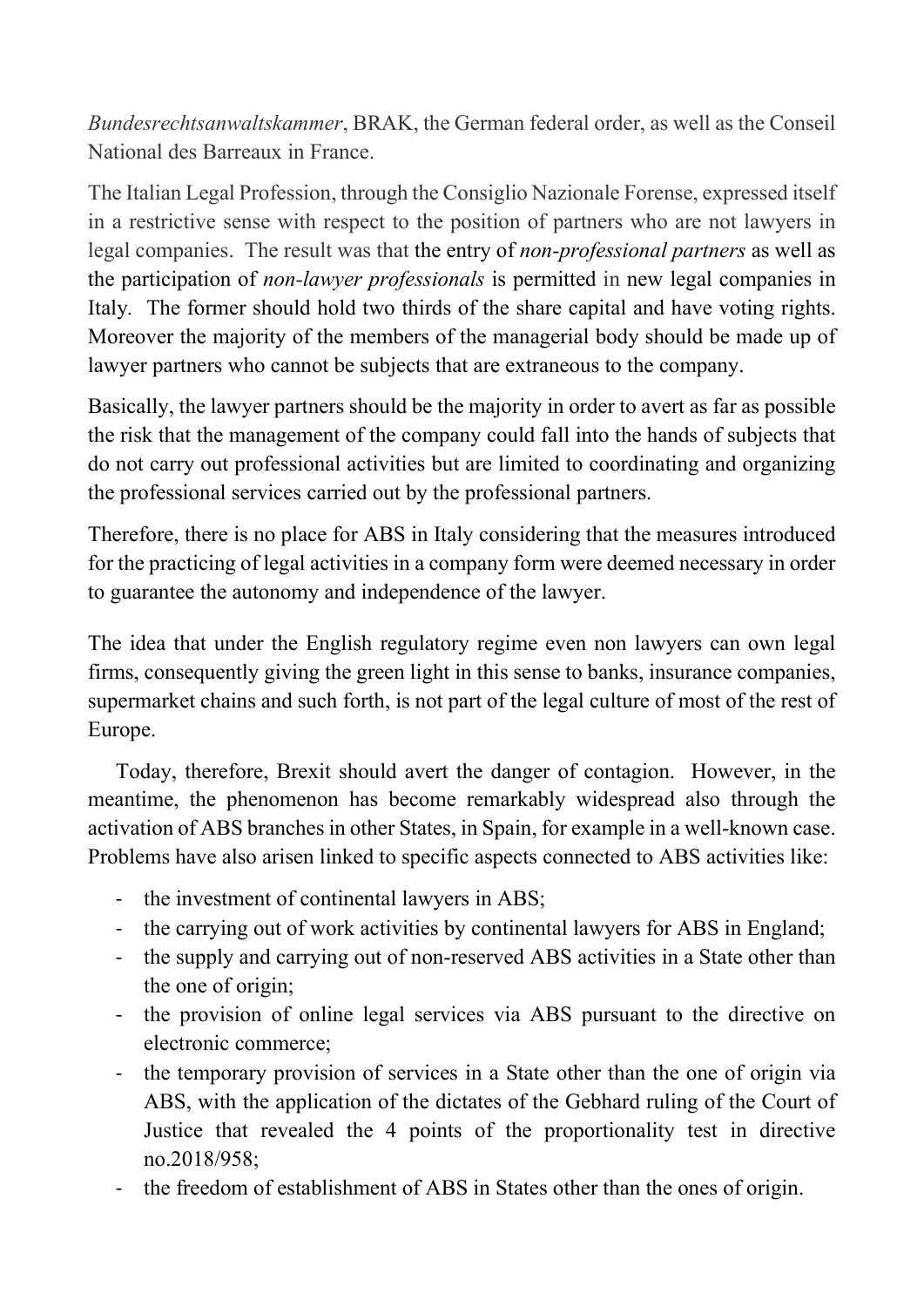The Solicitor Regulation Authority ("SRA") has registered nearly one thousand subjects with an ABS license. The SRA keeps a register of all licensed ABS on their Website. ABS consisting of the following have been authorized:

- accounting firms like come PWC, KPMG and EY;
- suppliers of consumer goods and services, such as, for example, Co-op Legal Services and WH Smith. Co-op offers fixed tariff consultancy and WH Smith offers DIY legal documentation kits;
- companies that simultaneously manage accidents and the relevant legal cases, such as, for example, BT, Direct line and Helpline;
- IPOs of connected legal firms from traditional firms like Gateley, Gordon Dadds and Rosenblatts, to "dispersed" legal firms like Keystone Law that can gather enormous quantities of capital.

These are just some of the ways in which ABS structures can be used to offer different types of legal services, from the perspective that if the business models certified in the form of an ABS are successful there will be an interest in bringing those innovative models to other European States. Economic motives can create tensions within individual States between the supporters of the English model and those of the continental advocacy model. Naturally the Court of Justice will decide which of the two should prevail since it is clearly possible to hypothesize the certainty of litigation on the subject.

The proportionality test compulsorily introduced by the new directive will also influence the new regulations regarding the advertising of legal activities which constitute an important verification profile of the self-regulation tool.

Specific harmonizing measures on this subject are absent in the European sphere.

In the United States the prohibition of advertising was removed in 1977 following the famous pronouncement of the Supreme Court on the Bates v. State Bar of Arizona case which affirmed the unconstitutionality of the rule prohibiting lawyers from advertising their services since it was contrary to the First Amendment of the American Constitution protecting freedom of speech.

However, the contrast in European advocacy between the two different concepts of advertising the legal profession, reflecting different ways of understanding the role of the lawyer, is well-known.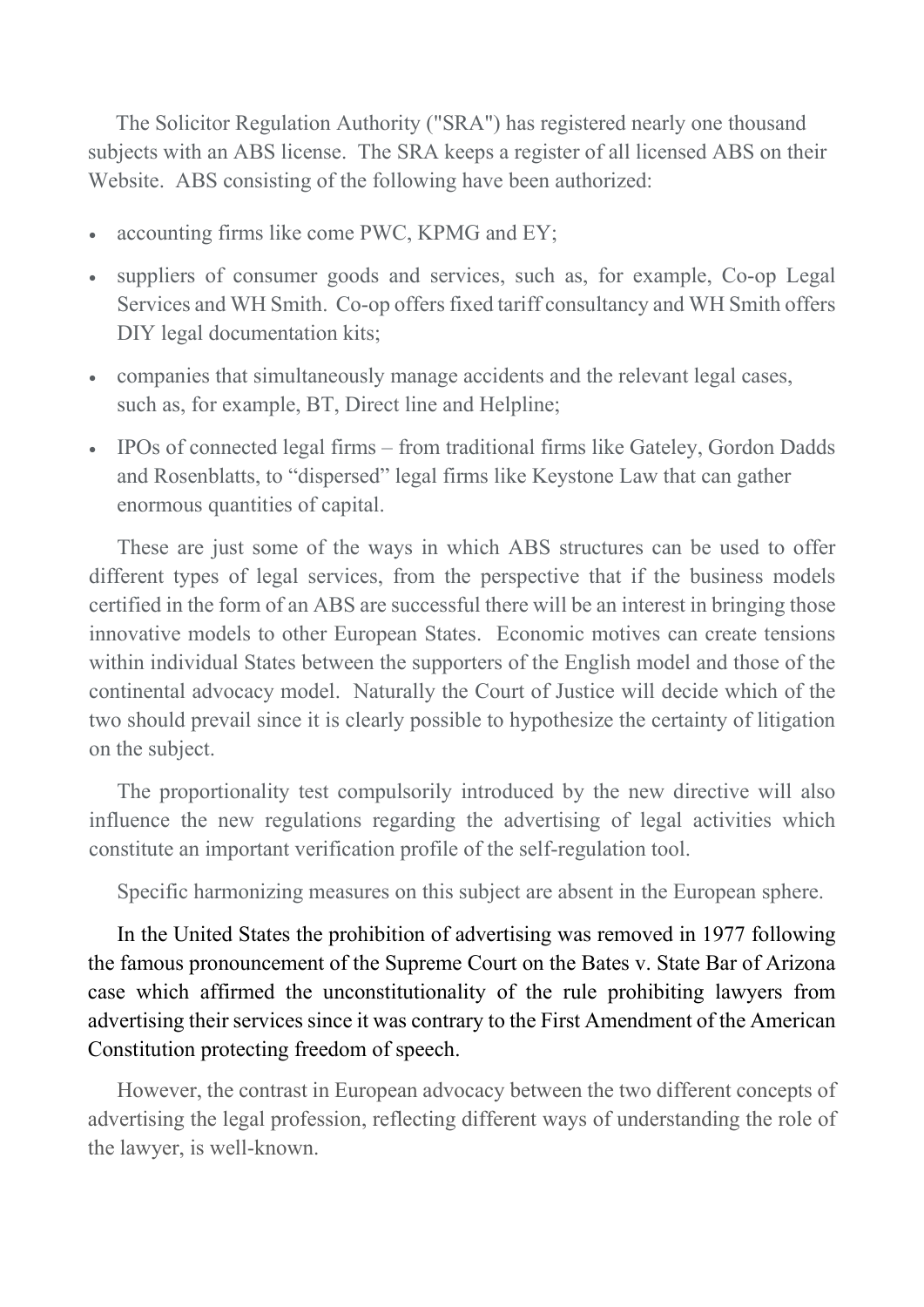This debate makes a comparison between the supporters of a vision of the professional activity prevalently oriented towards the market with that of the supporters of the constitutional importance of the right to a defense and the social responsibility of the profession, considering the protection of people's rights and duties. For the former, advertising should have no limits. For the latter there should be only space for "informative advertising" conditioned by the decorum and dignity of the profession, the aim of which is not "to grab clients", but to give the public elements that are useful for providing complete and truthful information.

Italy is one of the countries which, like France and Germany, considers informative advertising to be legitimate for the legal profession.

In Italy, in particular, the instrument used to discipline the subject of advertising is self-regulation where the need to adapt in order to comply with the rules of competition has determined a situation in which, while reiterating the limits of informative advertising, art. 35 of the current Legal Code of conduct, greatly expands the boundaries since it envisages that lawyers can give information about their own professional activity "using any means", in compliance with the limits of transparency, truth and propriety, as long as the said information is not comparative, misleading, disparaging or suggestive. Recently the Consiglio Nazionale Forense, with ruling no. 243/2017, modifying its previous orientation, deemed an advertising message highlighting the amount of the fee to be paid to the lawyer to be permissible, because where the said amount is expressed in a fair manner it constitutes a contractual element of primary interest to the client and is, therefore, essential for correct professional advertising information.

On the subject of advertising, the activity of self-regulation by the legal profession has permitted this category in Italy to align itself with the new requirements that have emerged with the passing of time regarding advertising, demonstrating the efficacy of this tool.

However, the future of self-regulation lies in the prompt compliance with the proportionality test introduced by the new directive, to be carried out with effective instruments so as to avoid introducing rules that could cause market distortion.

For Italy here it is worth mentioning the recent experience of the Consiglio Nazionale Forense which, on the occasion of the issuing of the regulations on legal specializations, through the Osservatorio Nazionale Permanente sull'Esercizio della Giurisdizione (ONPG)-Permanent National Observatory on the Exercising of Jurisdiction, preliminarily carried out, for the first time, a specific process of analysis of the impact of the regulation (AIR), as defined on an international level by the OECD,